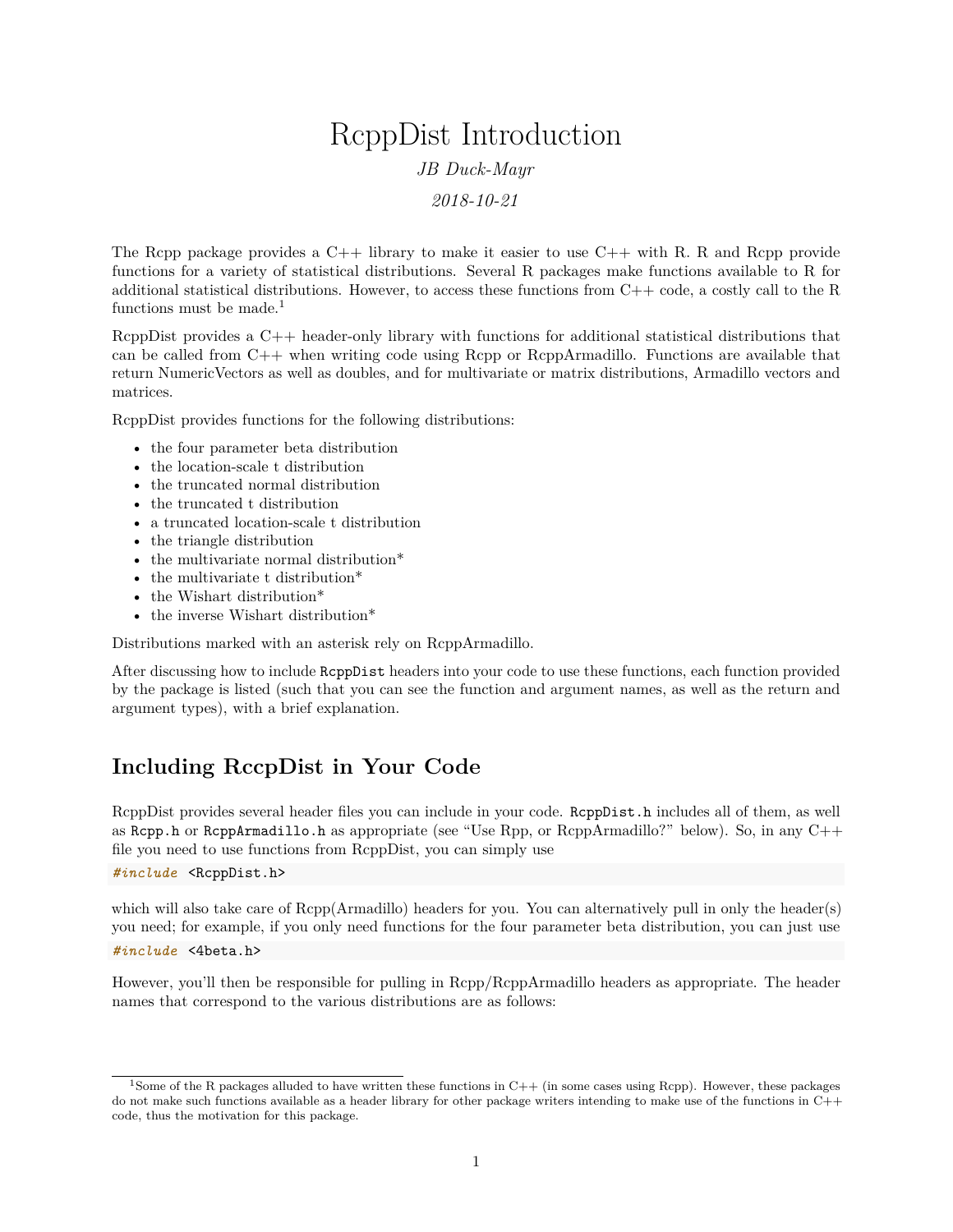| Distribution                | Header       |
|-----------------------------|--------------|
| Four Parameter Beta         | 4beta.h      |
| Location-Scale t            | lst.h        |
| Truncated Normal            | truncnorm.h  |
| Truncated t                 | trunct.h     |
| Truncated Location-Scale t  | trunclst.h   |
| Triangle                    | triangular.h |
| Multivariate Normal         | mvnorm.h     |
| Multivariate t              | mvt.h        |
| Wishart and Inverse Wishart | wishart.h    |

# **Using Rcpp, or RcppArmadillo?**

Including RcppDist.h by default will pull in the RcppArmadillo headers (and therefore the Rcpp headers), as well as the RcppDist headers. If you would prefer to use Rcpp but *not* RcppArmadillo (i.e. include the Rcpp headers but not the RcppArmadillo headers), include the line

*#define RCPPDIST\_DONT\_USE\_ARMA*

before any inclusion of RcppDist.h, though this will make the asterisked (multivariate and Wishart) distributions unavailable.

# **Using RcppDist in a Package**

#### **With Rcpp**

To use RcppDist in a package that does not link to RcppArmadillo, you must

- Set up your package to use Rcpp, such as via Rcpp::Rcpp.package.skeleton(your\_package) or  ${\tt devtools:}$  : use\_r ${\tt cpp}$ (your\_package). $^2$  $^2$
- Add RcppDist to the LinkingTo field of your DESCRIPTION file.
- In any  $C++$  file that calls a ReppDist function, add #include  $\langle ReppDist.h\rangle$  (or a more specific header from the package such as  $1st.h$  and  $Rcpp.h$ )
- Remember to define RCPPDIST\_DONT\_USE\_ARMA before any include of RcppDist.h.

#### **With RcppArmadillo**

To use RcppDist in a package that links to RcppArmadillo, you must

- Set up your package to use RcppArmadillo, such as via  $RcppArmadillo::RcppArmadillo.package.skeleton(your_package)<sup>3</sup>$  $RcppArmadillo::RcppArmadillo.package.skeleton(your_package)<sup>3</sup>$  $RcppArmadillo::RcppArmadillo.package.skeleton(your_package)<sup>3</sup>$
- Add RcppDist to the LinkingTo field of your DESCRIPTION file.
- In any  $C++$  file that calls a ReppDist function, add #include  $\langle ReppDist.h \rangle$  (or a more specific header from the package such as  $mvt.h$  and RcppArmadillo.h)

<span id="page-1-1"></span><span id="page-1-0"></span><sup>&</sup>lt;sup>2</sup>See the Rcpp-package vignette from Rcpp for more details.

<sup>3</sup>See the RcppArmadillo manual or help files for more details, in particular the 'RcppArmadillo-package' and 'RcppArmadillo.package.skeleton' entries.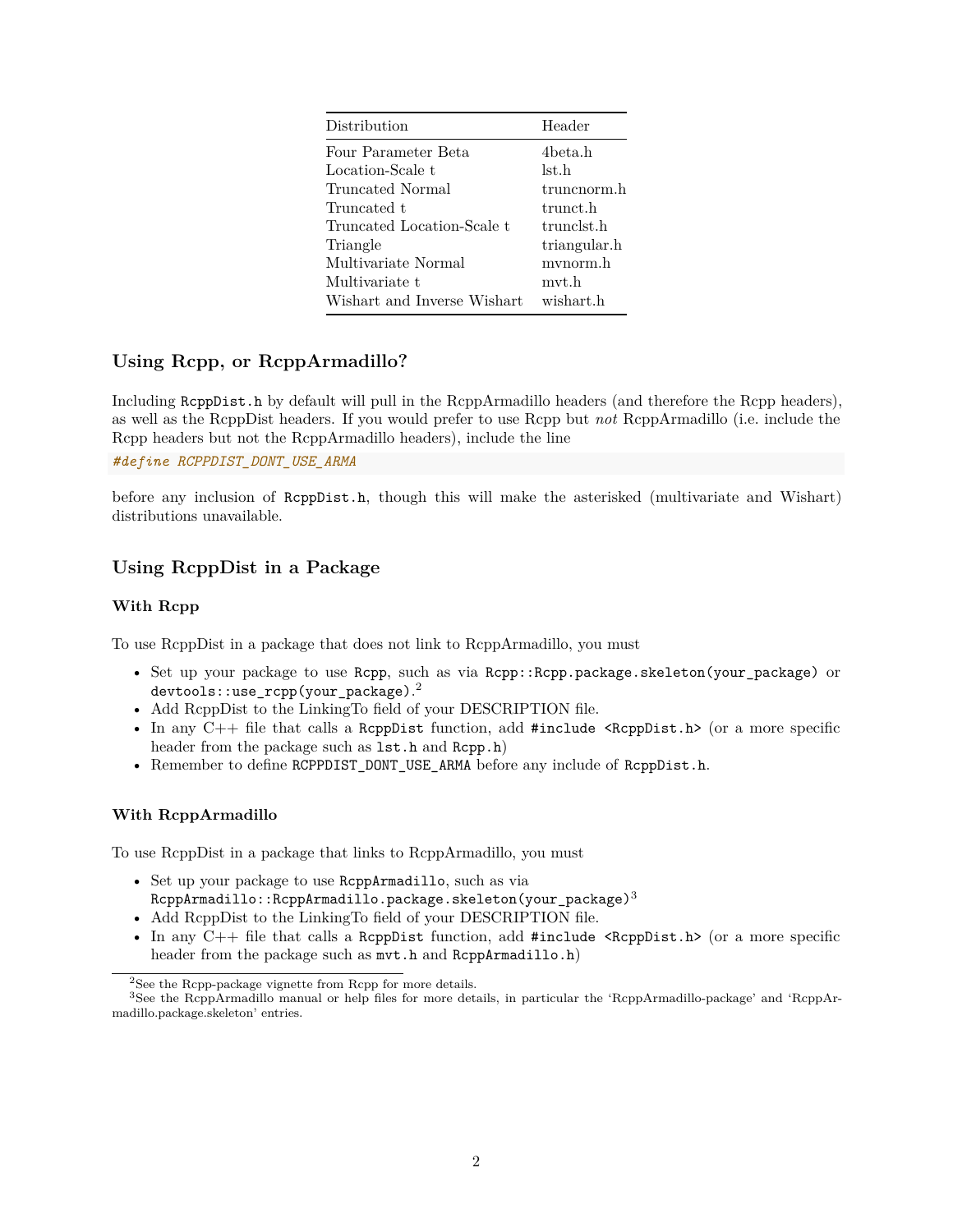#### **Using RcppDist in a Standalone file**

#### **With Rcpp**

If you are using RcppDist in a standalone file (i.e., not as part of a package), and you don't want to pull in the Armadillo headers, you'll need

*#define RCPPDIST\_DONT\_USE\_ARMA #include* <RcppDist.h> *// [[Rcpp::depends(RcppDist)]]*

at the top of your file. If you want to pull in just one or more of the distribution specific headers, you won't need the define, but don't forget to also include Rcpp.h; as an example:

```
#include <Rcpp.h>
#include <triangular.h>
// [[Rcpp::depends(RcppDist)]]
```
#### **With RcppArmadillo**

If you are using RcppDist in a standalone file (i.e., not as part of a package), and you do want the Armadillo headers, you'll need

```
#include <RcppDist.h>
// [[Rcpp::depends(RcppArmadillo, RcppDist)]]
```
at the top of your file. If you want to pull in just one or more of the distribution specific headers, don't forget to also include RcppArmadillo.h; as an example:

```
#include <RcppArmadillo.h>
#include <mvnorm.h>
// [[Rcpp::depends(RcppArmadillo, RcppDist)]]
```
# **RcppDist Functions**

Much like distributions in R, functions are prefixed by d, p, q, and r to mean density, distribution, quantile, and random number generating functions respectively. Functions that return a double rather than, say, a NumericVector are instead prefixed by  $d_-, p_-, q_-,$  and  $r_-.$  Below are more detailed descriptions of the functions provided by each header.

#### **4beta.h (Four Parameter Beta Distribution)**

The four parameter beta distribution is a beta distribution supported over an interval [*a, b*] rather than only [0*,* 1]. The functions provided in this header are:

```
Rcpp::NumericVector d4beta(const Rcpp::NumericVector& x,
        const double shape1, const double shape2, const double a,
        const double b, const bool log_p = false)
Rcpp::NumericVector p4beta(const Rcpp::NumericVector& q,
        const double shape1, const double shape2, const double a,
        const double b, const bool lower_tail = true,
        const bool log_p = false)
```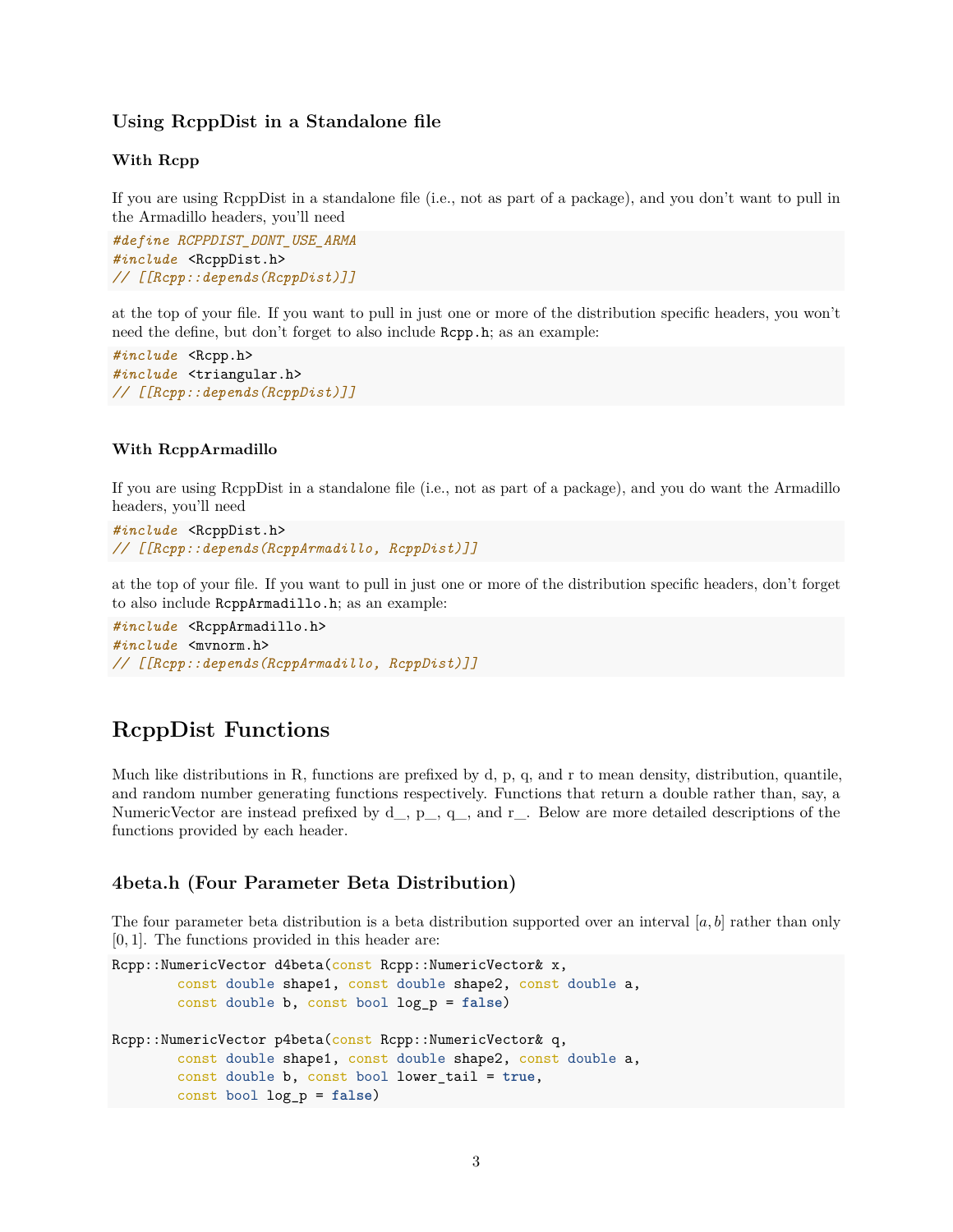```
Rcpp::NumericVector q4beta(const Rcpp::NumericVector& p,
        const double shape1, const double shape2, const double a,
        const double b, const bool lower_tail = true,
        const bool log_p = false)
Rcpp::NumericVector r4beta(const int n, const double shape1,
        const double shape2, const double a, const double b)
double d_4beta(const double x, const double shape1, const double shape2,
        const double a, const double b, const int log_p = 0)
double p_4beta(const double q, const double shape1, const double shape2,
        const double a, const double b, const int lower_tail = 1,
        const int log_p = 0)
double q_4beta(const double p, const double shape1, const double shape2,
        const double a, const double b, const int lower_tail = 1,
        const int log_p = 0)
double r_4beta(const double shape1, const double shape2, const double a,
       const double b)
```
- x and q are quantiles (either a single value or a vector depending)
- p is a single probability or a vector of probabilities
- n is the numer of observations to draw
- shape1 and shape2 are the positive shape parameters of the Beta distribution
- a and b are the minimum and maximum values of the distribution respectively
- log\_p is a bool or int (the default is false/0); if true (or  $> 0$ ), the probabilities are given as  $log(p)$
- lower\_tail is a bool or int; if true (or  $> 0$ ), the probabilities are  $P[X \leq x]$ , otherwise,  $P[X > x]$ .

#### **lst.h (Location-Scale t Distribution)**

The location-scale t distribution is a t distribution shifted by a location parameter  $\mu$  and scaled by a scaling parameter  $\sigma$ . The functions provided in this header are:

```
Rcpp::NumericVector dlst(const Rcpp::NumericVector& x, const double df,
        const double mu, const double sigma, const bool log_p = false)
Rcpp::NumericVector plst(const Rcpp::NumericVector& q, const double df,
        const double mu, const double sigma, const bool lower_tail = true,
       const bool log_p = false)
Rcpp::NumericVector qlst(const Rcpp::NumericVector& p, const double df,
        const double mu, const double sigma, const bool lower_tail = true,
        const bool log_p = false)
Rcpp::NumericVector rlst(const int n, const double df, const double mu,
       const double sigma)
double d_lst(const double x, const double df, const double mu,
        const double sigma, const int log_p = 0)
```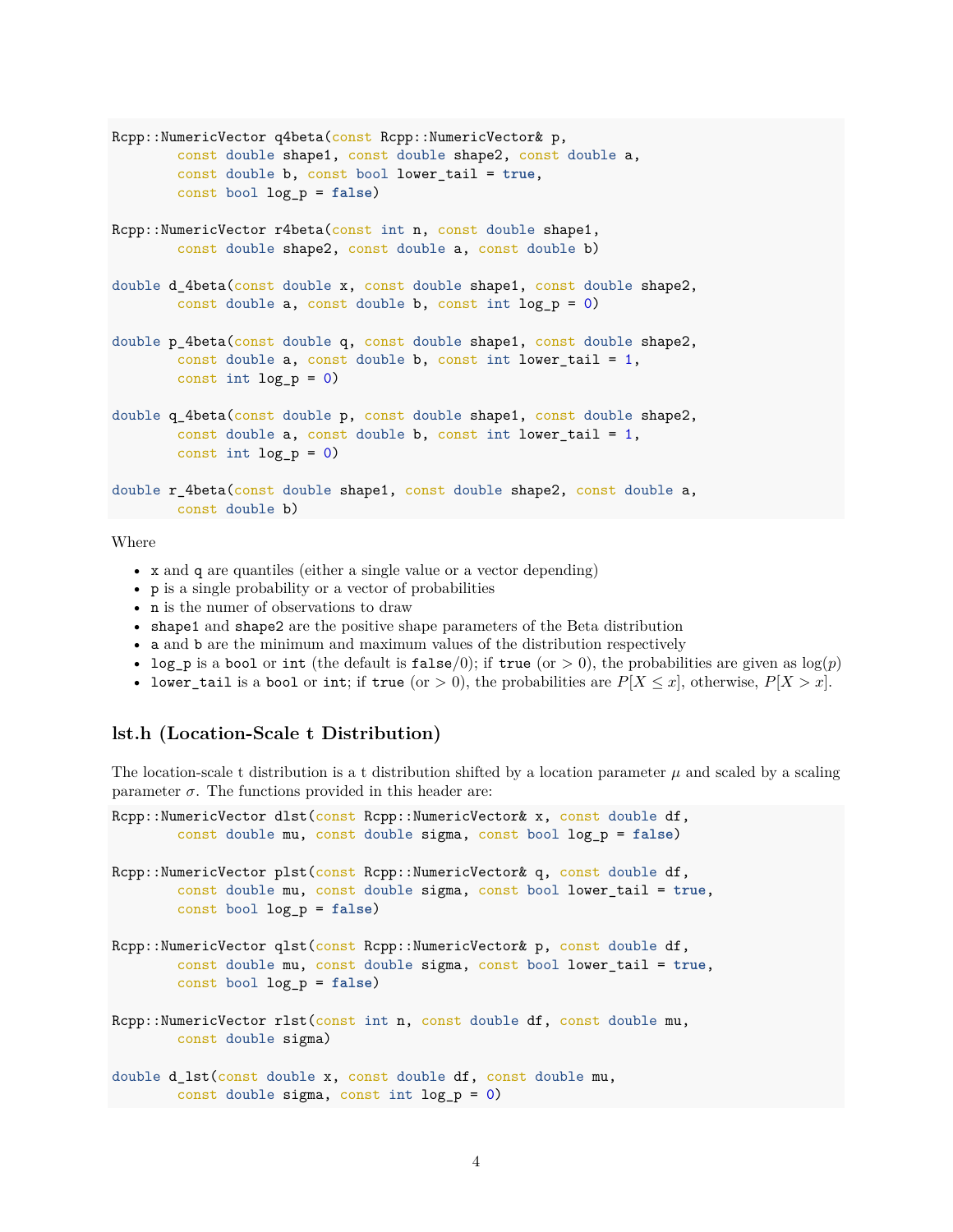```
double p_lst(const double q, const double df, const double mu,
        const double sigma, const int lower_tail = 1, const int log_p = 0)
double q_lst(const double p, const double df, const double mu,
        const double sigma, const int lower_tail = 1, const int log_p = 0)
double r_lst(const double df, const double mu, const double sigma)
```
- x and q are quantiles (either a single value or a vector depending)
- p is a single probability or a vector of probabilities
- n is the numer of observations to draw
- df is the positive degrees of freedom
- mu is the location/shifting parameter
- sigma is the scaling parameter
- log\_p is a bool or int (the default is false/0); if true (or  $> 0$ ), the probabilities are given as  $log(p)$
- lower\_tail is a bool or int; if true (or  $> 0$ ), the probabilities are  $P[X \leq x]$ , otherwise,  $P[X > x]$ .

#### **truncnorm.h (Truncated Normal Distribution)**

The truncated normal distribution is a normal distribution supported over an interval  $[a, b]$  rather than  $(-\infty, \infty)$ . The functions provided in this header are:

```
Rcpp::NumericVector dtruncnorm(const Rcpp::NumericVector& x,
        const double mu, const double sigma, const double a, const double b,
        const bool log_p = false)
Rcpp::NumericVector ptruncnorm(const Rcpp::NumericVector& x,
        const double mu, const double sigma, const double a, const double b,
        const bool lower_tail = true, const bool log_p = false)
Rcpp::NumericVector qtruncnorm(const Rcpp::NumericVector& p,
        const double mu, const double sigma, const double a, const double b,
        const bool lower_tail = true, const bool log_p = false)
Rcpp::NumericVector rtruncnorm(const int n, const double mu,
       const double sigma, const double a, const double b)
double d_truncnorm(const double x, const double mu, const double sigma,
        const double a, const double b, const int log_p = 0)
double p_truncnorm(const double x, const double mu, const double sigma,
        const double a, const double b, const int lower_tail = 1,
       const int log_p = 0)
double q_truncnorm(const double p, const double mu, const double sigma,
        const double a, const double b, const int lower_tail = 1,
       const int log_p = 0double r_truncnorm(const double mu, const double sigma, const double a,
       const double b)
```
Where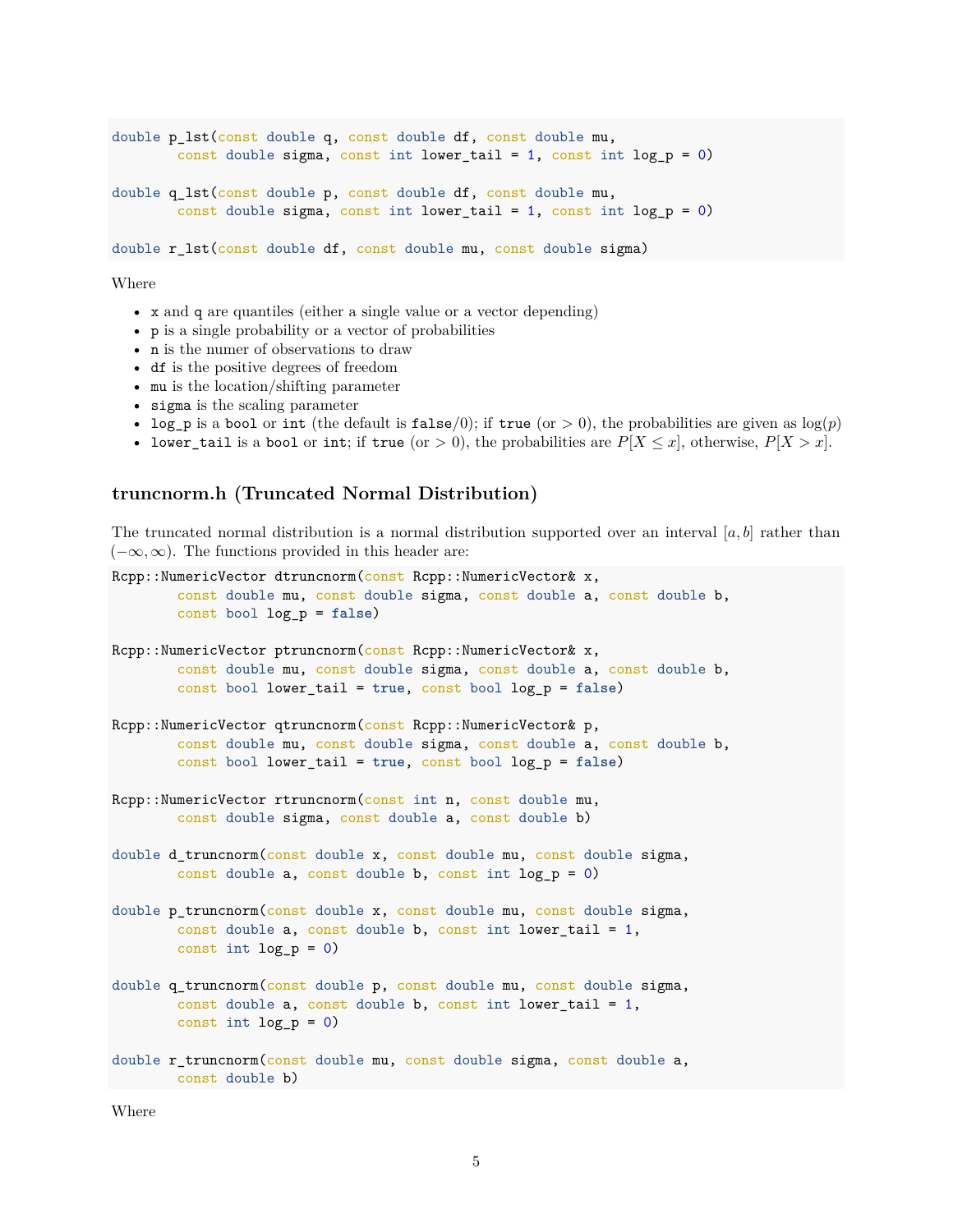- x and q are quantiles (either a single value or a vector depending)
- p is a single probability or a vector of probabilities
- n is the numer of observations to draw
- mu is the mean of the distribution
- sigma is the standard deviation
- a and b are the minimum and maximum values of the distribution respectively
- log\_p is a bool or int (the default is false/0); if true (or  $> 0$ ), the probabilities are given as  $log(p)$
- lower\_tail is a bool or int; if true (or  $> 0$ ), the probabilities are  $P[X \leq x]$ , otherwise,  $P[X > x]$ .

#### **trunct.h (Truncated t Distribution)**

The truncated t distribution is a t distribution supported over an interval [a, b] rather than  $(-\infty, \infty)$ . The functions provided in this header are:

```
Rcpp::NumericVector dtrunct(const Rcpp::NumericVector& x,
        const double df, const double a, const double b,
        const bool log_p = false)
Rcpp::NumericVector ptrunct(const Rcpp::NumericVector& x,
        const double df, const double a, const double b,
        const bool lower_tail = true, const bool log_p = false)
Rcpp::NumericVector qtrunct(const Rcpp::NumericVector& p,
        const double df, const double a, const double b,
        const bool lower_tail = true, const bool log_p = false)
Rcpp::NumericVector rtrunct(const int n, const double df,
        const double a, const double b)
double d_trunct(const double x, const double df, const double a,
        const double b, const int log_p = 0)
double p trunct(const double x, const double df, const double a,
        const double b, const int lower_tail = 1, const int log_p = 0)
double q_trunct(const double p, const double df, const double a,
        const double b, const int lower_tail = 1, const int log_p = 0)
double r_trunct(const double df, const double a, const double b)
```
Where

- x and q are quantiles (either a single value or a vector depending)
- p is a single probability or a vector of probabilities
- n is the numer of observations to draw
- df is the positive degrees of freedom
- a and b are the minimum and maximum values of the distribution respectively
- log<sub>p</sub> is a bool or int (the default is false/0); if true (or  $> 0$ ), the probabilities are given as  $log(p)$
- lower\_tail is a bool or int; if true (or  $> 0$ ), the probabilities are  $P[X \leq x]$ , otherwise,  $P[X > x]$ .

#### **trunclst.h (Truncated Location-Scale t Distribution)**

The truncated location-scale t distribution is a location-scale t distribution supported over an interval [*a, b*] rather than  $(-\infty, \infty)$ . The functions provided in this header are: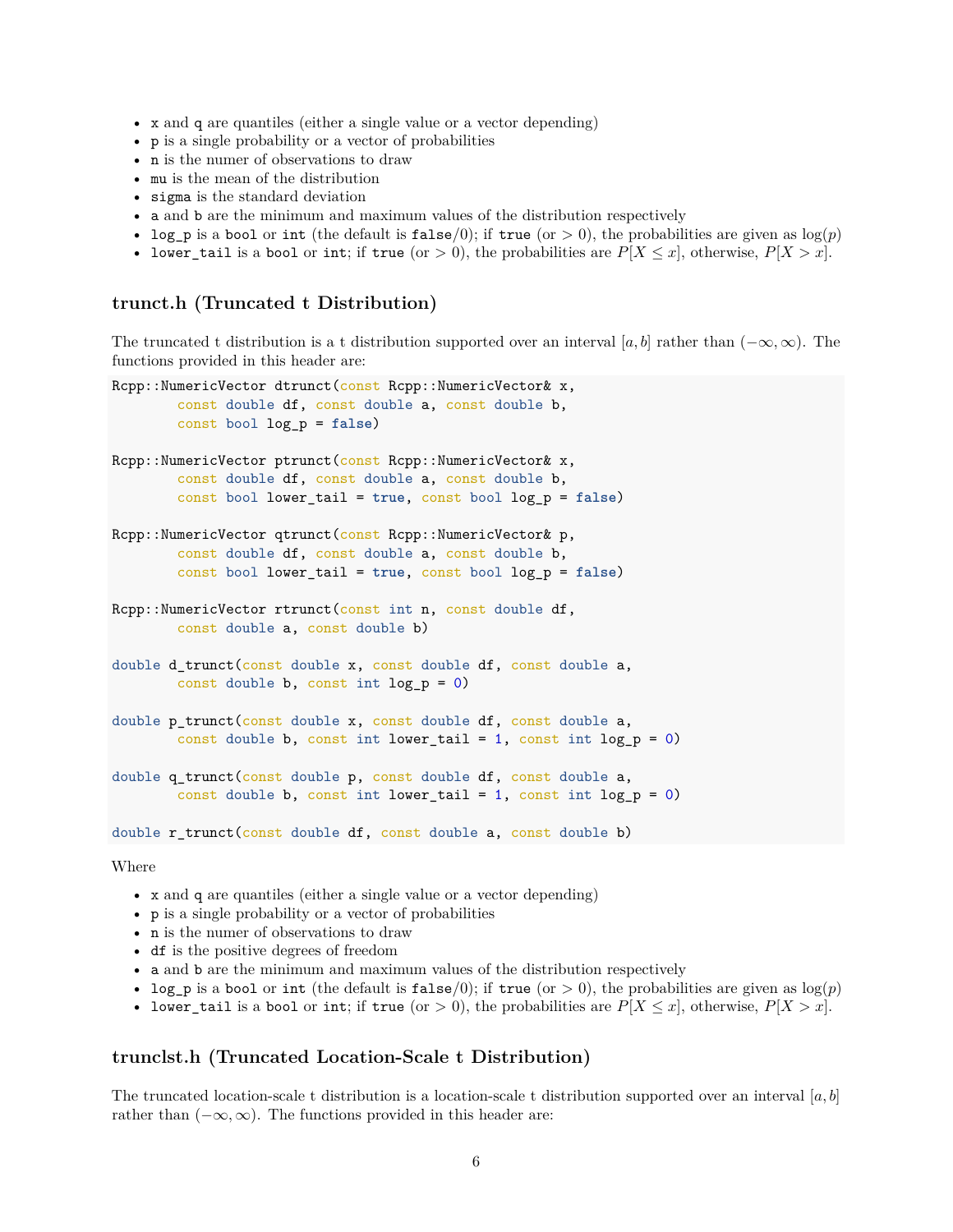```
Rcpp::NumericVector dtrunclst(const Rcpp::NumericVector& x,
        const double df, const double mu, const double sigma, const double a,
        const double b, const bool log_p = false)
Rcpp::NumericVector ptrunclst(const Rcpp::NumericVector& x,
        const double df, const double mu, const double sigma, const double a,
        const double b, const bool lower_tail = true,
        const bool log_p = false)
Rcpp::NumericVector qtrunclst(const Rcpp::NumericVector& p,
        const double df, const double mu, const double sigma, const double a,
        const double b, const bool lower_tail = true,
        const bool log_p = false)
Rcpp::NumericVector rtrunclst(const int n, const double df,
        const double mu, const double sigma, const double a, const double b)
double d_trunclst(const double x, const double df, const double mu,
        const double sigma, const double a, const double b,
        const int \log p = 0)
double p_trunclst(const double x, const double df, const double mu,
        const double sigma, const double a, const double b,
        const int lower_tail = 1, const int log_p = 0)
double q_trunclst(const double p, const double df, const double mu,
        const double sigma, const double a, const double b,
        const int lower_tail = 1, const int log_p = 0)
double r_trunclst(const double df, const double mu, const double sigma,
        const double a, const double b)
```
- x and q are quantiles (either a single value or a vector depending)
- p is a single probability or a vector of probabilities
- n is the numer of observations to draw
- df is the positive degrees of freedom
- mu is the location/shifting parameter
- sigma is the scaling parameter
- $\bullet~$  a and  $\tt{b}$  are the minimum and maximum values of the distribution respectively
- log\_p is a bool or int (the default is false/0); if true (or  $> 0$ ), the probabilities are given as  $log(p)$
- lower\_tail is a bool or int; if true (or  $> 0$ ), the probabilities are  $P[X \le x]$ , otherwise,  $P[X > x]$ .

### **triangular.h (Triangle Distribution)**

The triangle (or triangular) distribution is supported over an interval  $[a, b]$  with a mode  $c$ ; as the name suggests, the density function is shaped like a triangle with vertices at *a*, *b*, and *c*. The functions provided in this header are:

```
double d_tri(const double x, const double a, const double b,
        const double c, const int log_p = 0)
```
double p\_tri(const double x, const double a, const double b,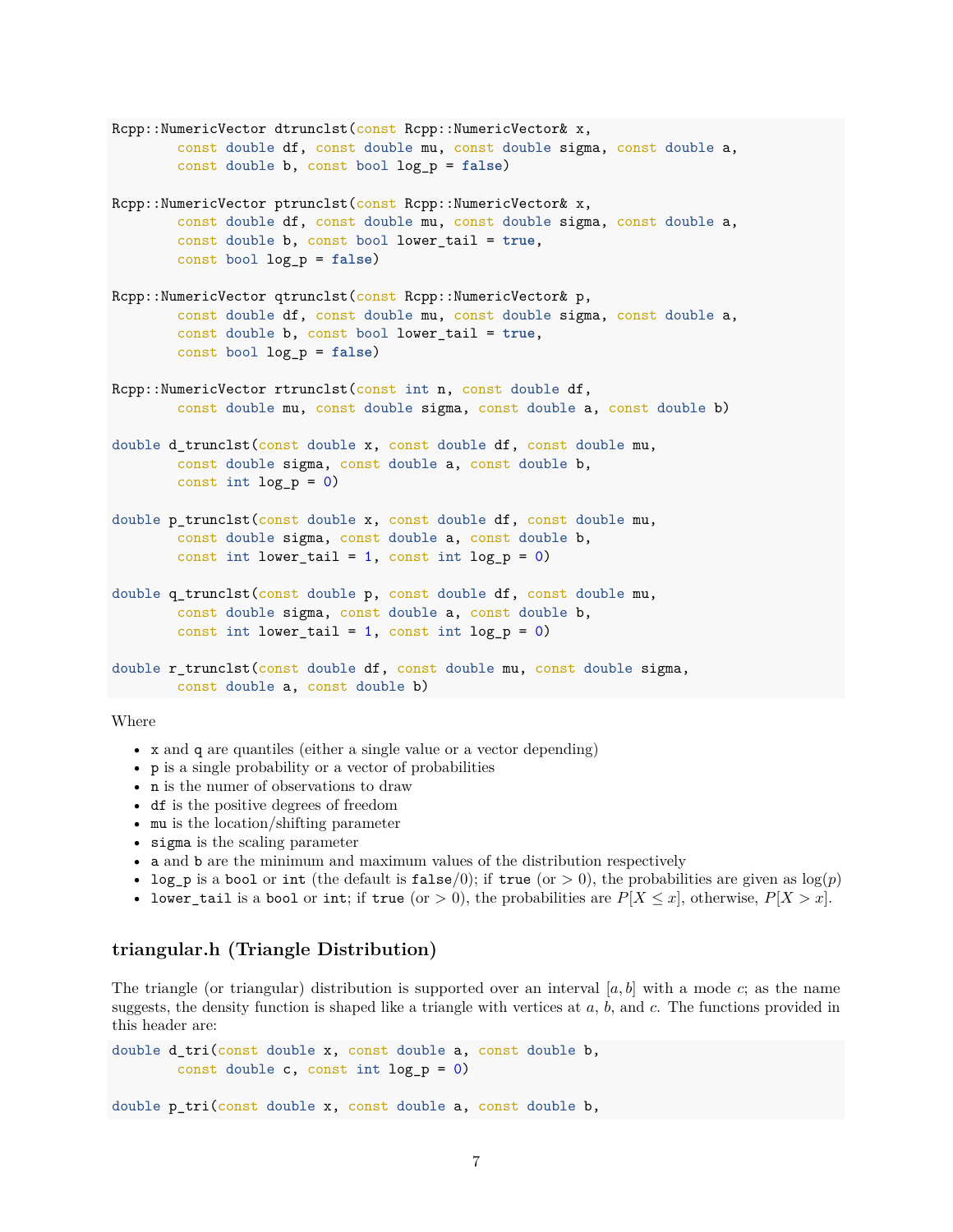```
const double c, const int lower_tail = 1, const int log_p = 0)
double q_tri(const double p, const double a, const double b,
        const double c, const int lower tail = 1, const int log p = 0)
double r_tri(const double a, const double b, const double c)
Rcpp::NumericVector dtri(const Rcpp::NumericVector& x, const double a,
        const double b, const double c, const bool log_p = false)
Rcpp::NumericVector ptri(const Rcpp::NumericVector& x, const double a,
        const double b, const double c, const bool lower_tail = true,
        const bool log_p = false)
Rcpp::NumericVector qtri(const Rcpp::NumericVector& p, const double a,
        const double b, const double c, const bool lower_tail = true,
        const bool log_p = false)
Rcpp::NumericVector rtri(const int n, const double a, const double b,
       const double c)
```
- x and q are quantiles (either a single value or a vector depending)
- p is a single probability or a vector of probabilities
- n is the numer of observations to draw
- a and b are the minimum and maximum values of the distribution respectively
- c is the mode of the distribution
- log<sub>p</sub> is a bool or int (the default is false/0); if true (or  $> 0$ ), the probabilities are given as  $log(p)$
- lower\_tail is a bool or int; if true (or  $> 0$ ), the probabilities are  $P[X \leq x]$ , otherwise,  $P[X > x]$ .

#### **mvnorm.h (Multivariate Normal Distribution)**

The multivariate normal distribution is a generalization of the normal distribution to multiple dimensions. Then each draw is a vector, the mean parameter  $\mu$  is a vector, and rather than a scalar standard deviation parameter  $\sigma$ , we have a covariance matrix  $\Sigma$  (or here denoted *S*). The functions provided in this header are:

```
arma::vec dmvnorm(const arma::mat& x, const arma::vec& mu,
        const arma::mat& S, const bool log_p = false)
arma::mat rmvnorm(const arma::uword n, const arma::vec& mu,
        const arma::mat& S)
```
Where

- x is a matrix of quantiles, such that each row is a quantile
- n is the numer of observations to draw
- mu is the mean vector
- S is the covariance matrix
- log<sub>p</sub> is a bool (the default is false); if true, the probabilities are given as  $log(p)$